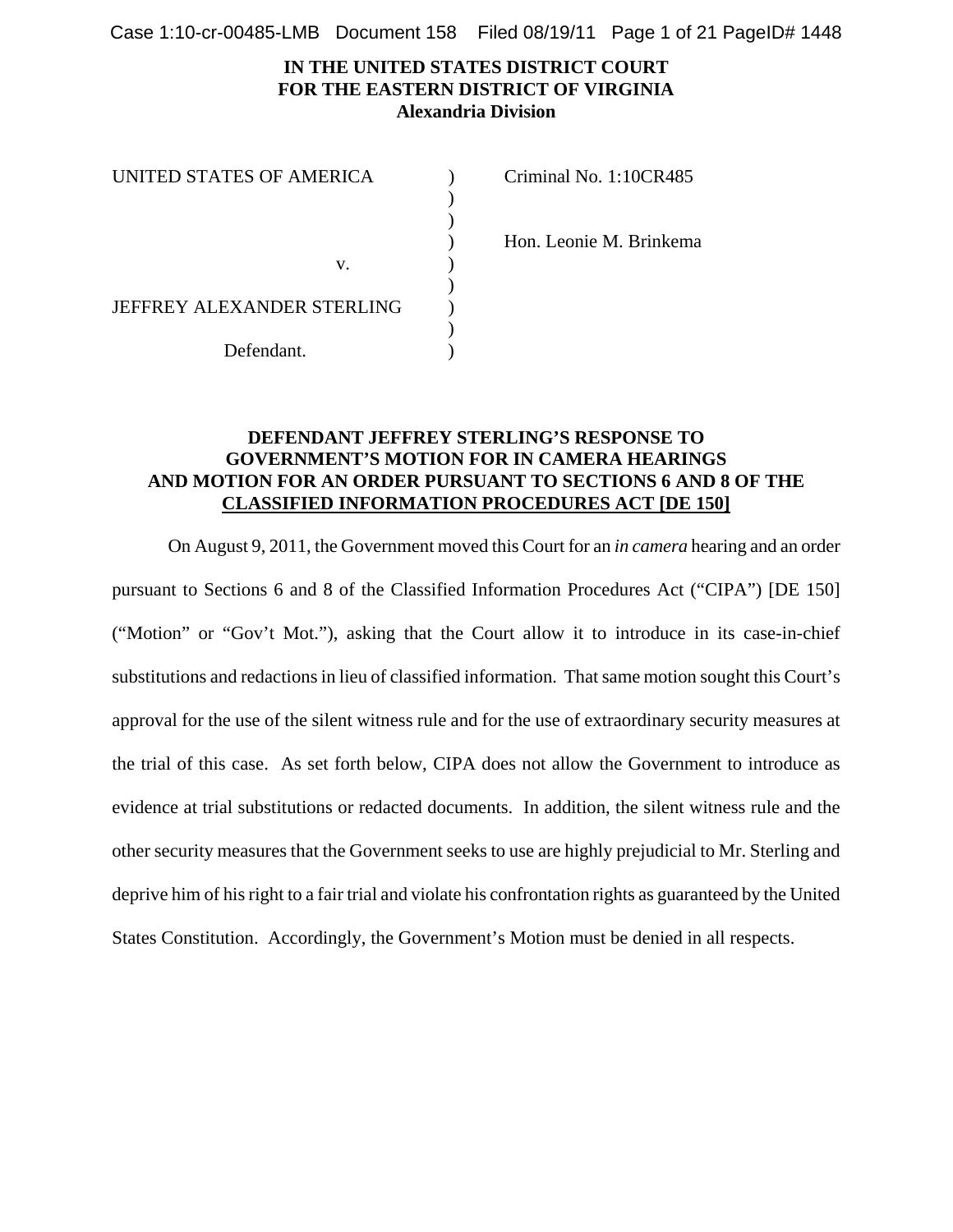# **I. CIPA establishes a procedural framework for the use of substitutions or redactions in two enumerated situations**.

CIPA provides the exclusive means for dealing with classified information in criminal trials. As the Government explained in its Motion, CIPA is "simply a procedural tool[.]" (Gov't Mot. at 2.) Essentially, CIPA creates a procedure whereby the Court may authorize the use of "substitute" documents or redactions in lieu of the original classified documents. 18 U.S.C. App. 3. CIPA enumerates two distinct scenarios under which this procedure may be utilized: (1) the Court may authorize the Government to provide substitute or redacted documents in complying with its discovery obligations under the Federal Rules of Criminal Procedure (*id*. at § 4); and (2) the Court may authorize the use of substitute or redacted documents in lieu of classified information that the defense intends to use in any pretrial or trial proceeding (*id*. at §§ 5-6). In each of these instances, the Court may only grant a motion for using substitute material if "it finds that the statement or summary will provide the defendant with substantially the same ability to make his defense as would disclosure of the specific classified information." *Id*. at § 6(c); *see also United States v. Moussaoui*, 382 F.3d 453, 477 (4th Cir. 2004) (substitutions must "place the defendant, as nearly as possible, in the position he would be in if the classified information . . . were available to him").

Thus, CIPA expressly sets forth when the procedure of substitutions and redactions may be used, *i.e.*, for information the Government provides the defense in discovery and information that the defense seeks to introduce into evidence. Notably absent is any statutory provision allowing for the Government to use substitutions or redactions for information it seeks to introduce into evidence at trial. The Government cites the Court no statutory or any other authority for allowing substitutions or redactions for the Government's evidence. This lack of any authority is hardly surprising. CIPA was enacted to ensure that the defendant receives exculpatory information to which he or she is entitled while addressing the issue of "graymail" by defendants. The Government, which alone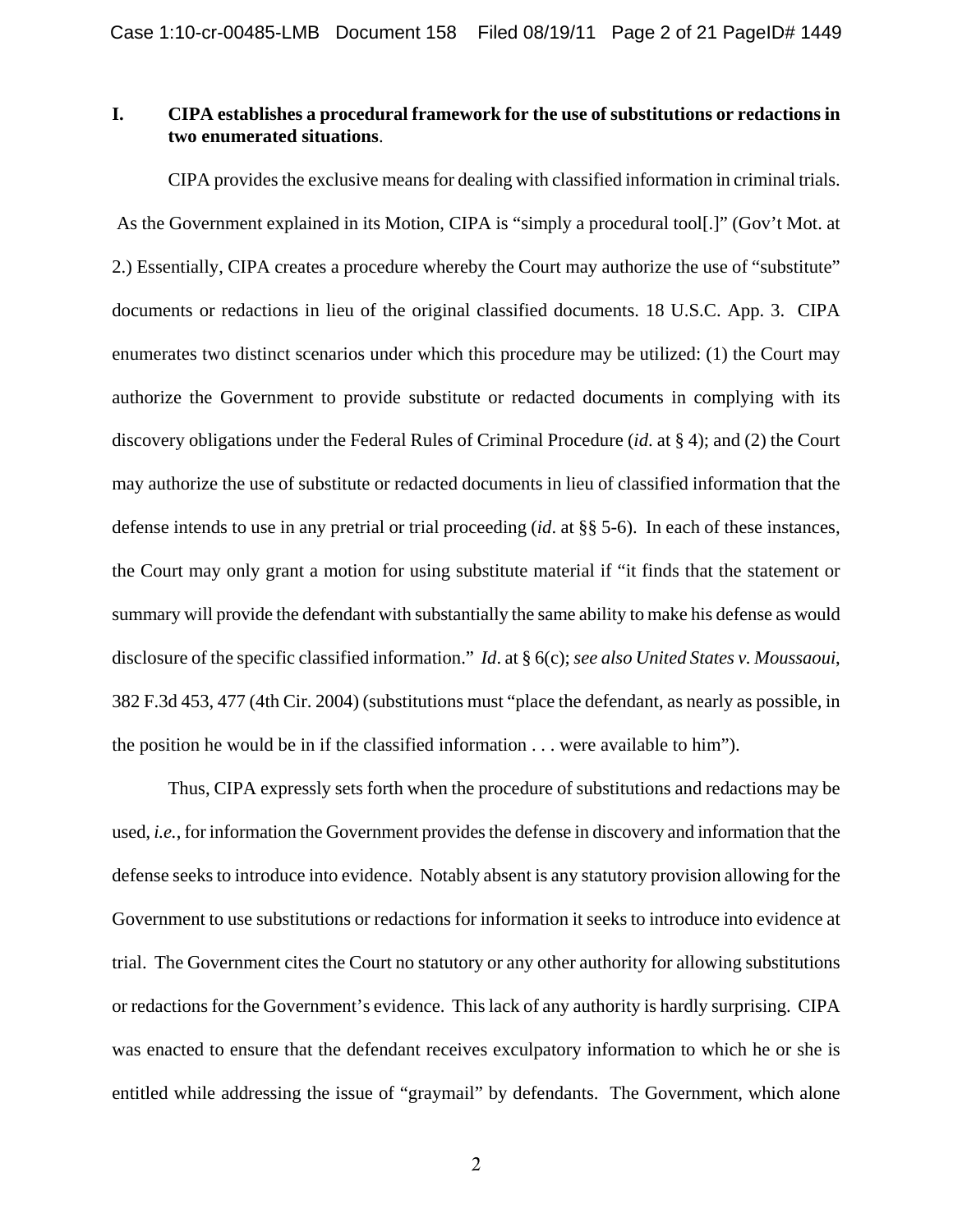elects whether to bring charges in cases involving classified information, simply cannot "graymail" itself.

# **II. The Government cannot ask the Court to sanction its effort to expand the statutory provisions of CIPA.**

Statutory provisions cannot be expanded or amended by the Government. *See, e.g., Alexander v. Sandoval*, 532 U.S. 275, 288 n.7 (2001) ("[O]ur methodology is. . . well established in earlier decisions, which explain that the interpretive inquiry begins with the text and structure of the statute[.]") (internal citation omitted). Certainly, the Government cannot write into the statute the availability of a procedural tool for Government exhibits when the statute itself does not include the Government's trial evidence among the enumerated category of documents to which the statutorily created procedural tool applies. It is a fundamental canon of statutory construction that a statute's expression of one thing is the exclusion of another. *See, e.g., Providence Square Associates, L.L.C. v. G.D.F., Inc.*, 211 F.3d 846, 852 (4th Cir. 2000). Accordingly, because CIPA established a specific and limited set of uses for its procedures, other applications of those procedures are necessarily precluded. The uses established by CIPA plainly apply to the potential use *by the defendant* of classified information at trial. *See United States v. Libby*, 467 F. Supp. 2d 20, 24 (D.D.C. 2006) ("The CIPA establishes the procedures for providing pretrial notification of a *defendant's* intent to use classified information at his trial and the process for determining exactly what information *the defendant* will be permitted to introduce as evidence.") (emphasis added). Indeed, even the Government's Motion, in discussing CIPA procedure, describes its application in the context of defense use. The Government explains that there are "three critical pretrial steps in the handling of classified information. . . under CIPA." Gov't Mot. at 4. First, the defendant must notify the government and the court of classified information he expects to use. *Id*. Second, upon defendant's notice, the court shall hold a hearing to determine the use, relevance or admissibility of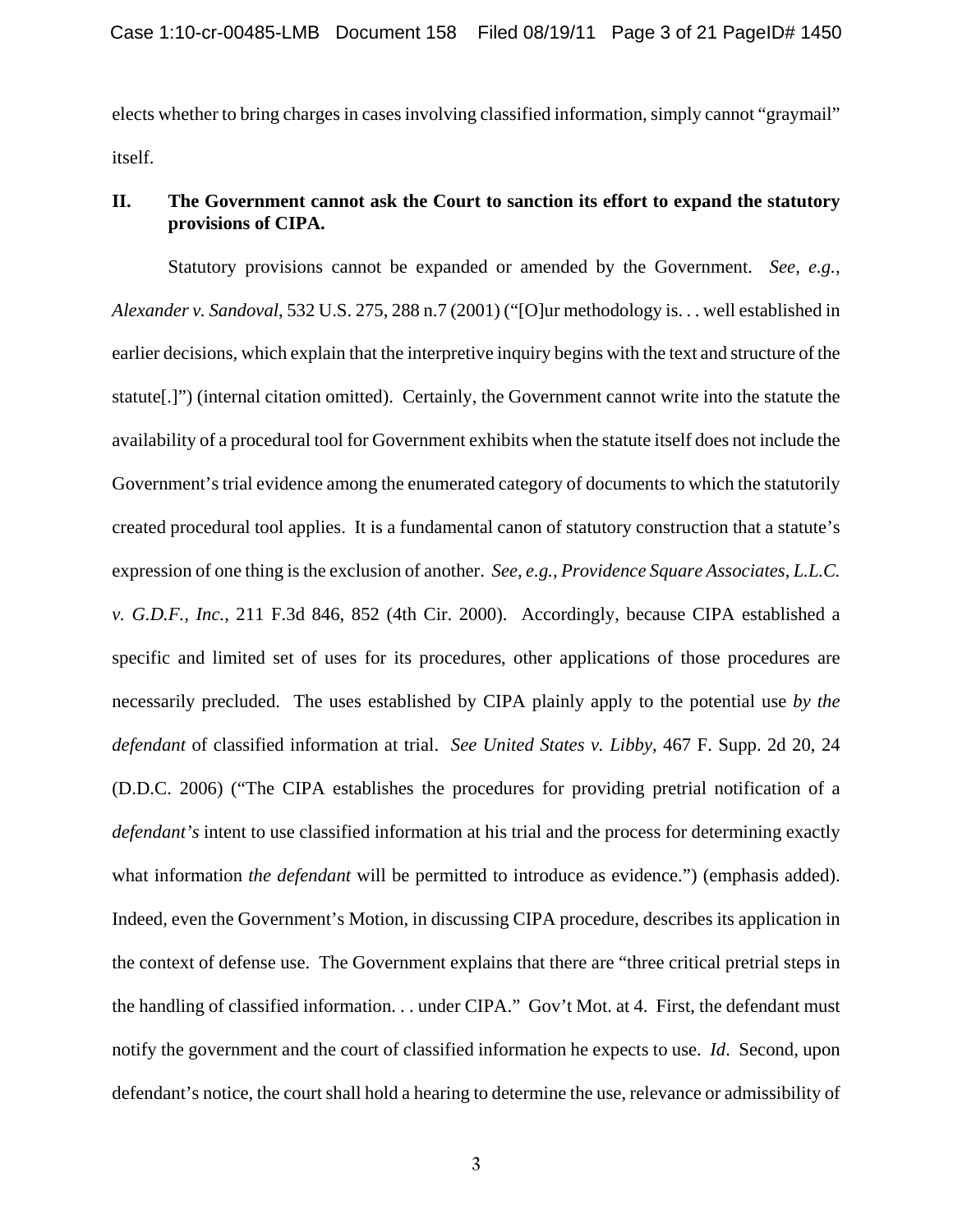the classified information. *Id*. Finally, following the hearing and findings of admissibility, the government may move for the court to approve the use of substitute material. *Id*. at 5. Yet, despite the Government's own description of CIPA procedure, its Motion turns the statute on its head and "seeks an order permitting the Government to redact, and in many cases redact and substitute (or stipulate to), classified information contained within *the government's* potential trial exhibits . . . ." *Id.* at 11 (emphasis added).

A plain reading of its text illustrates that CIPA does not authorize the Government to proceed in this manner. As described above, CIPA clearly sets forth two scenarios in which the Court may admit substitute or redacted documents. The Government here proposes a third category of documents, evidence the Government seeks to introduce into evidence, and seeks to apply CIPA procedures to that category of documents, even though CIPA itself does not provide for it. The Court should not permit the Government to re-write the statute.

### **III. Limiting the application of CIPA to its terms is not inconsistent with the purpose of the statute as evidenced by the statutory language.**

As set forth above, CIPA itself limits its application by its own words. "[I]n interpreting a statute a court should always turn first to one cardinal canon before all others. . . .[C]ourts must presume that a legislature says in a statute what it means and means in a statute what it says there." *Connecticut Nat'l Bank v. Germain*, 112 S. Ct. 1146, 1149 (1992); *see also United States v. Fisher*, 6 U.S. 358, 399 (1805) ("Where a law is plain and unambiguous, whether it be expressed in general or limited terms, the legislature should be intended to mean what they have plainly expressed, and consequently no room is left for construction.").

While there are limited situations where a court can look past the statute's plain meaning, the Fourth Circuit has explained that such instances are "exceptionally rare."

> If a literal reading of a statute produces an outcome that is 'demonstrably at odds' with clearly expressed congressional intent to the contrary, *United States*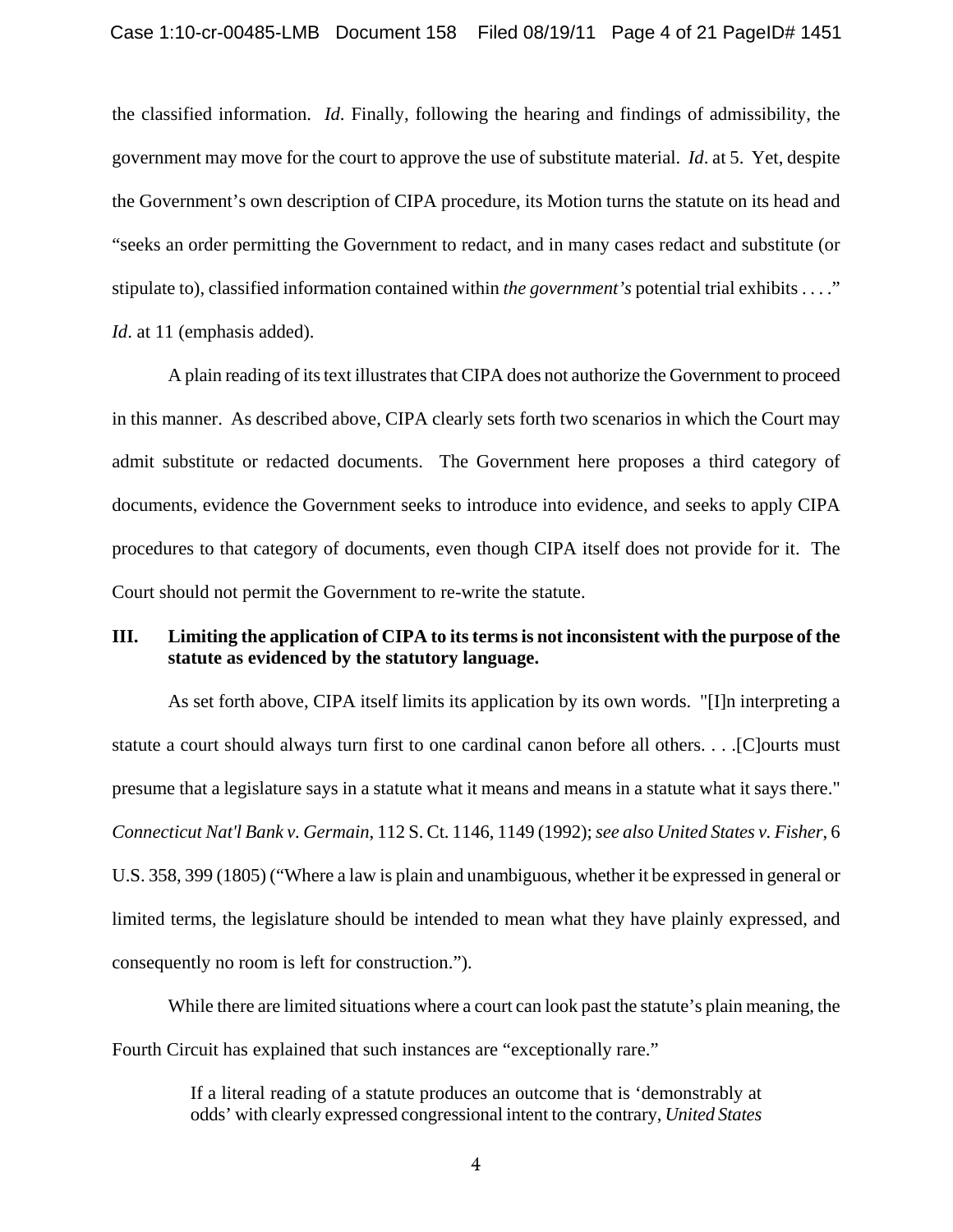*v. Ron Pair Enters., Inc*., 489 U.S. 235, 242 (1989), or results in an outcome that can truly be characterized as absurd, *i.e.*, that is "`so gross as to shock the general moral or common sense,'" *Maryland State Dep't of Educ. v. United States Dep't of Veterans Affairs*, 98 F.3d 165, 169 (4th Cir. 1996) (quoting *Crooks v. Harrelson*, 282 U.S. 55, 59-60 (1930)), then we can look beyond an unambiguous statute and consult legislative history to divine its meaning. But, such instances are, and should be, exceptionally rare. *See TVA v. Hill*, 437 U.S. 153, 187 n.33 (1978).

Sigmon Coal Co., Inc. v. Apfel, 226 F.3d 291, 304 (4<sup>th</sup> Cir. 2000).

CIPA unambiguously fails to provide for the Government to use substitutions and redactions for its own evidence. And, precluding the Government from doing so is not an absurd result. Indeed, it fully accords with the purpose of the statute. CIPA is intended to implement procedures that allow for the defense to gain access to classified information so as not to impede a defendant's right to a fair trial. *United States v. Moussaoui*, 591 F.3d 263, 281 (4th Cir. 2010) ("CIPA provides procedures for protecting classified information without running afoul of a defendant's right to a fair trial.") (footnote omitted); *see also United States v. Dumeisi*, 424 F.3d 566, 578 (7th Cir. 2005) (CIPA's "fundamental purpose is to protect[] and restrict[] the discovery of classified information in a way that does not impair the defendant's right to a fair trial") (internal citations and quotations omitted) (alterations original); *United States v. Poindexter*, 698 F. Supp. 316, 320 (D. D.C. 1988) ("Fortunately, Congress was alert to the fact that special cases might create special problems. It made clear that in any case involving classified information the defendant should not stand in a worse position because of such information than he would have if there were no such statutory procedures.")

# **IV. CIPA's legislative history only confirms that CIPA's language is not inconsistent with its purpose.**

To the extent that it was unclear from CIPA's statutory language whether or not the failure to allow the Government the benefit of substitutions and redactions for its own evidence was inconsistent with the statutory purpose, and the Court deemed CIPA's legislative history relevant,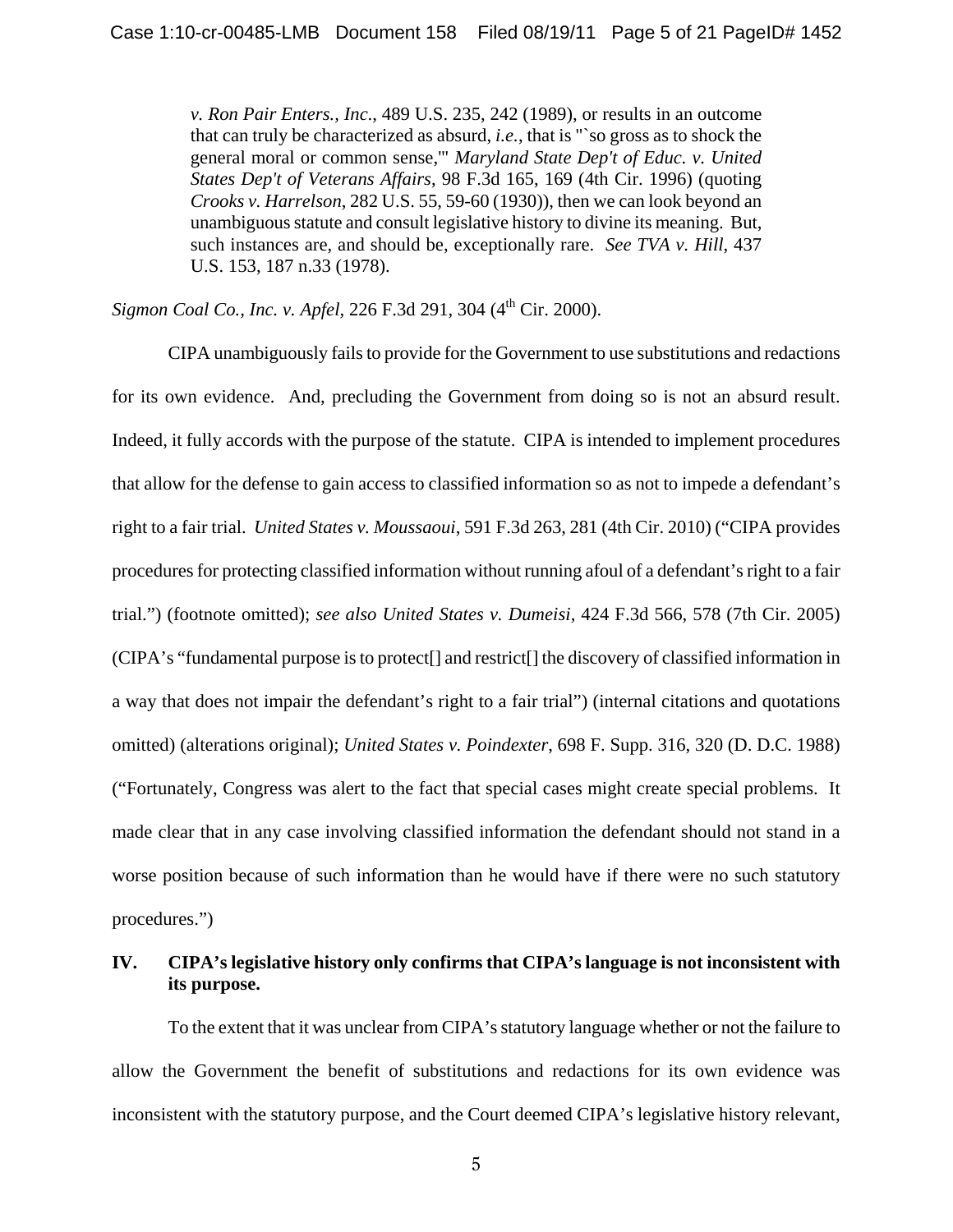that history only serves to confirm that CIPA's language providing substitutions and redactions only for information provided to the defense in discovery or which the defense intends to introduce is consistent with the statutory purpose. *See* H. Rep. No. 96-831, pt. 2, at 6 (1980) (stating that, by ratifying the substitution provision of CIPA, the House Judiciary Committee "does not mean to suggest that any hardship to the defense should be permitted. . . . It is the Committee's intent that there be no impairment of either the defendant's ability to present his case or his right to a fair trial as a result of the operation of this section."); *see also* S. Rep. No. 96-823, at 9 (1980) (CIPA's substitution provision "rests on the presumption that the defendant should not stand in a worse position, because of the fact that classified information is involved, than he would without this Act"), *reprinted in* 1980 U.S. Code Cong. & Ad. News 4294, 4302.

CIPA recognizes that a defendant may wish to use classified information, and accordingly, structures a procedural framework with the purpose of ensuring both a fair trial to the defendant and the protection, where necessary, of classified information.<sup>1</sup> What CIPA does not provide is the ability of the Government to prosecute a defendant using substitute or redacted evidence against him in its case-in-chief.

# **V. The rule of lenity dictates reading CIPA to exclude the Government's use of substitute or redacted documents in its case-in-chief.**

As a final matter, to the extent the Court were to find that CIPA, despite its express enumeration of only two categories of information under which its procedures of substitution and redaction apply, does not necessarily preclude the application of those procedures to a third category

 $\overline{a}$ 

<sup>1</sup> The statute in this regard precludes "graymail," a practice whereby a criminal defendant threatens to reveal classified information during the course of his trial in the hope of forcing the government to drop the charge against him[.]'" *see United States v. Moussaoui*, 591 F.3d at 281. This concern is not at play when the Government, which decided to prosecute the case, decides it wants to use classified information in its case-inchief. As noted above, the Government cannot "graymail" itself. It simply must make the election that is the natural consequence of its decision to prosecute: it must either declassify information it wishes to use in its case-in-chief or forego using that information.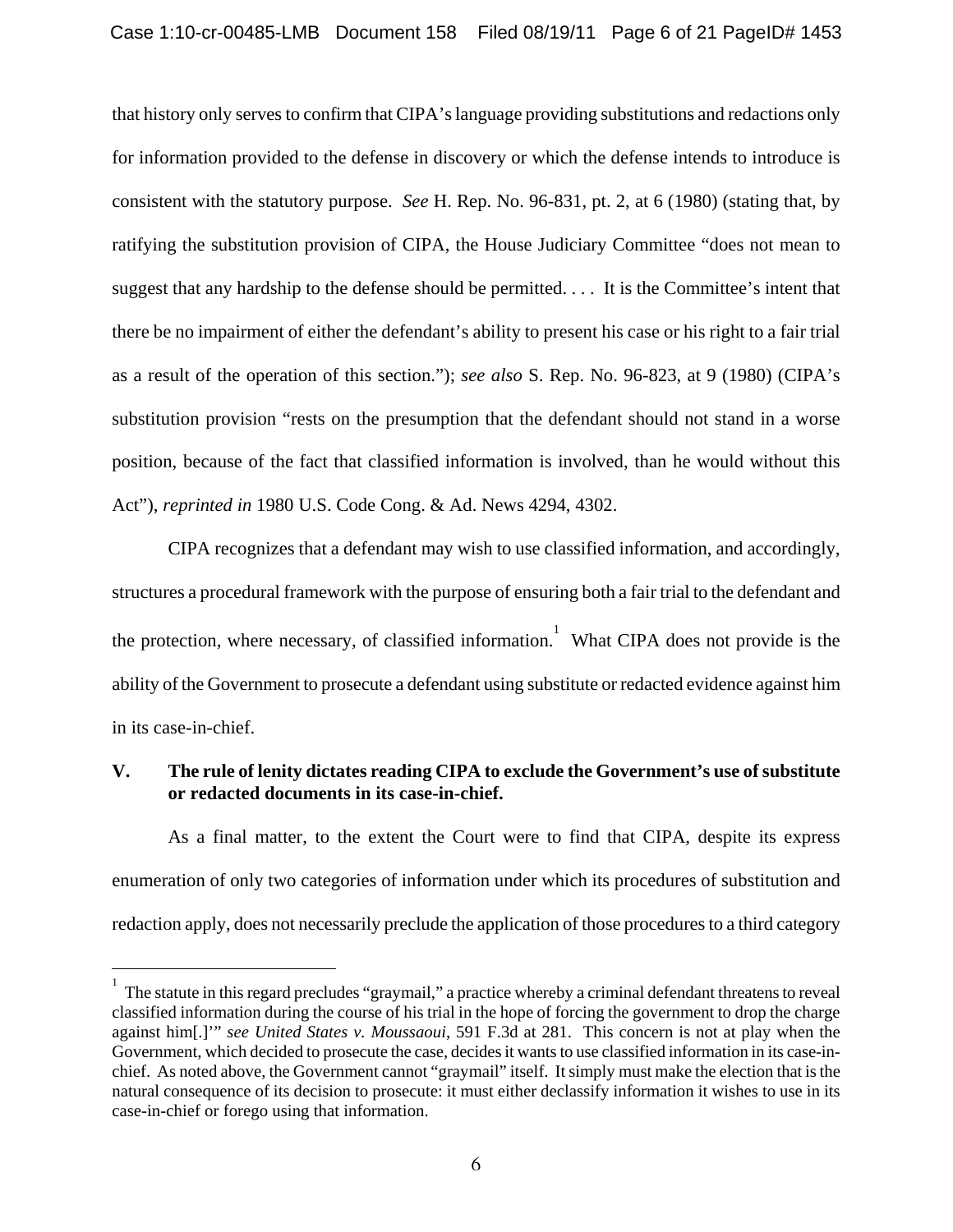as proposed by the Government, the statute is, at best, ambiguous as to whether or not its procedural provisions can be applied beyond the two enumerated categories. In that case, the Court should apply the rule of lenity to hold that CIPA does not permit such use. *See, e.g., United States v. Santos*, 553 U.S. 507, 514 (2008) ("The rule of lenity requires ambiguous criminal laws to be interpreted in favor of the defendants subjected to them"); *United States v. Bell*, 349 U.S. 81, 83 (1955) ("When Congress leaves to the Judiciary the task of imputing to Congress an undeclared will, the ambiguity should be resolved in favor of lenity.")

# **VI. The Eastern District of Virginia has previously declined requests by the Government to expand CIPA's plain language.**

Consistent with all of the legal principles discussed above, a Court in the Eastern District of Virginia has declined previously to expand CIPA's plain and unambiguous terms. In *United States v. Rosen*, 487 F. Supp. 2d 703, 709 (E.D. Va. 2007), the Government argued that use of the silent witness rule, codes, and redacted recordings are "substitutions" authorized by CIPA. Judge Ellis squarely rejected this argument. *Id.* (E.D. Va. 2007) (precluding Government from utilizing proposed procedures as a "substitution" when CIPA's plain language does not authorize it and the procedure "simply cannot fit within CIPA's confines even assuming the statute's plain language would not otherwise preclude it."). 2 The *Rosen* Court noted,

> CIPA is at best silent on this issue. Yet, this silence should not be construed as implicitly authorizing the government's proposal... While it is true, as reflected in CIPA's legislative history, that 'Congress expected trial judges to fashion creative solutions in the interests of justice for classified information problems,' there is no evidence that Congress expected this creativity to extend to adopting procedures [such as those proposed by the Government].

 $\overline{a}$ 

<sup>2</sup> In this case, the Government also seeks use of the silent witness rule. However, rather than raise the argument rejected in *Rosen* that CIPA somehow authorizes this procedure, the Government ignores CIPA altogether in seeking this extraordinary procedure. Mr. Sterling addresses below separately why this procedure is not appropriate in this case, even assuming, *arguendo*, that CIPA's procedures are not exclusive and that the Court could in certain cases order that the silent witness rule be used.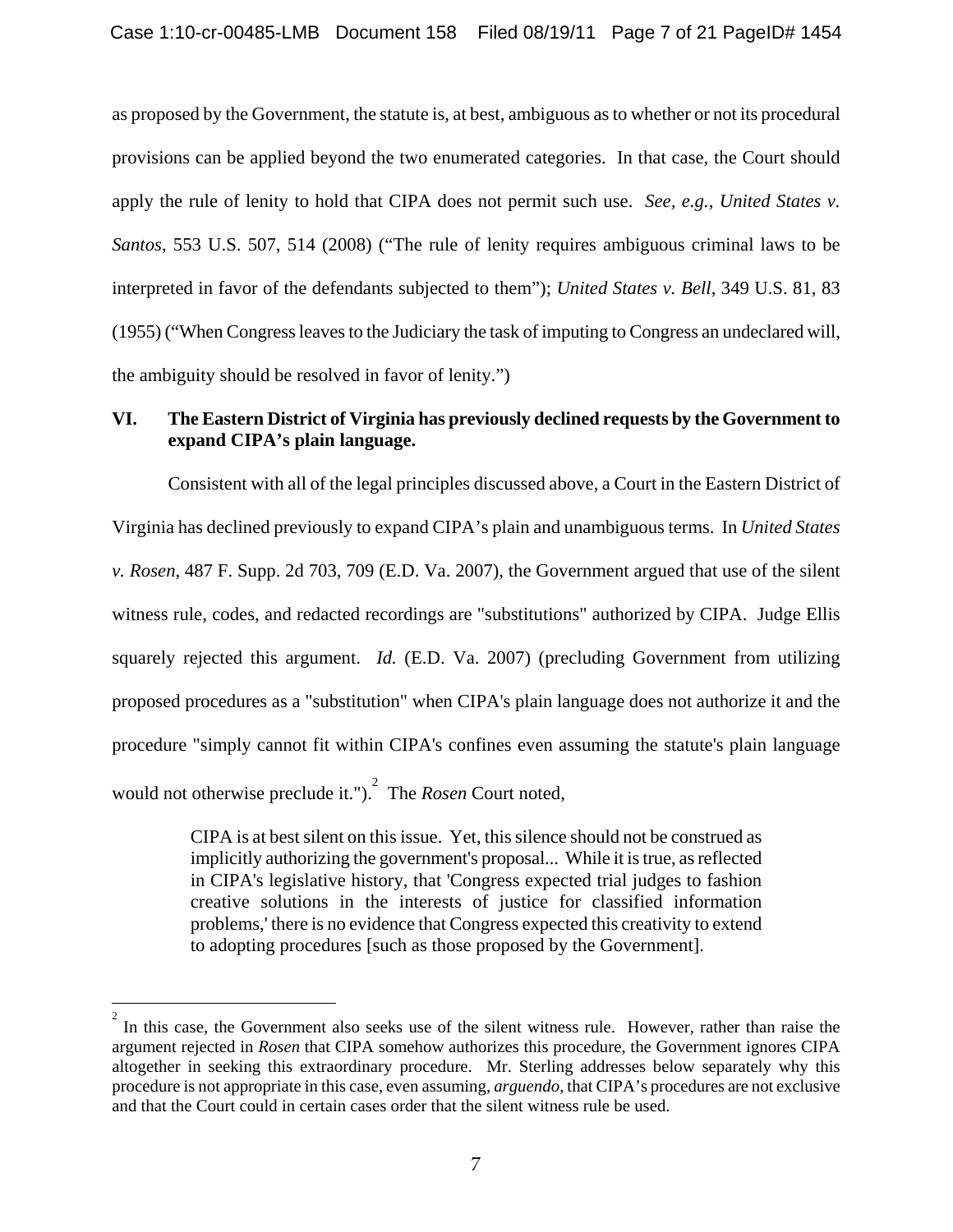*Id.* at 710. (internal citations omitted).

Likewise, CIPA's authorization of substitutions and redactions for discovery and defense evidence, even if read as being silent on the availability of this procedure for Government evidence, would not authorize a court to employ this procedure for Government evidence. Congress set forth the procedures it was authorizing. It did not authorize courts to create additional procedures not contemplated by the plain statutory language. The Government's renewed invitation to the Court to re-write CIPA must again be rejected, as it was previously by the *Rosen* Court.

Therefore, the Court should wholly reject the Government's attempt to use CIPA to obtain advance approval of substituted evidence that it intends to use at trial in an effort to implicate Mr. Sterling in the crimes alleged in the Indictment. CIPA was designed solely to allow the Government to provide classified exculpatory evidence to the defense and to provide the defendant with a means by which to put that information to the jury. The Government should simply provide the unredacted and complete exhibits that it wishes to admit at trial and not seek or obtain prior approval from this Court for a process not provided for in applicable law.<sup>3</sup>

#### **VII. This Court should not allow the Government to employ the silent witness rule**.

In its Motion, the Government asserts that "[t]o facilitate the introduction into evidence of the classified information contained in the government's proposed exhibits, the United States will move the court to allow their admission pursuant to the 'silent witness rule.'" Gov't Mot. at 14. The defendant does not know at this time exactly what information or witnesses the Government seeks to introduce or call under the silent witness rule. What is known, however, is that it will be impossible effectively to contest and challenge the Government's evidence before a jury if the Court permits use of the silent witness rule, which would impermissibly provide the stamp of secrecy and national

<sup>&</sup>lt;sup>3</sup> This same analysis would preclude consideration of the proposed stipulation that the Government proffers on pages 13-14 of its Motion. The Government has no right to "move" for a stipulation of its own evidence.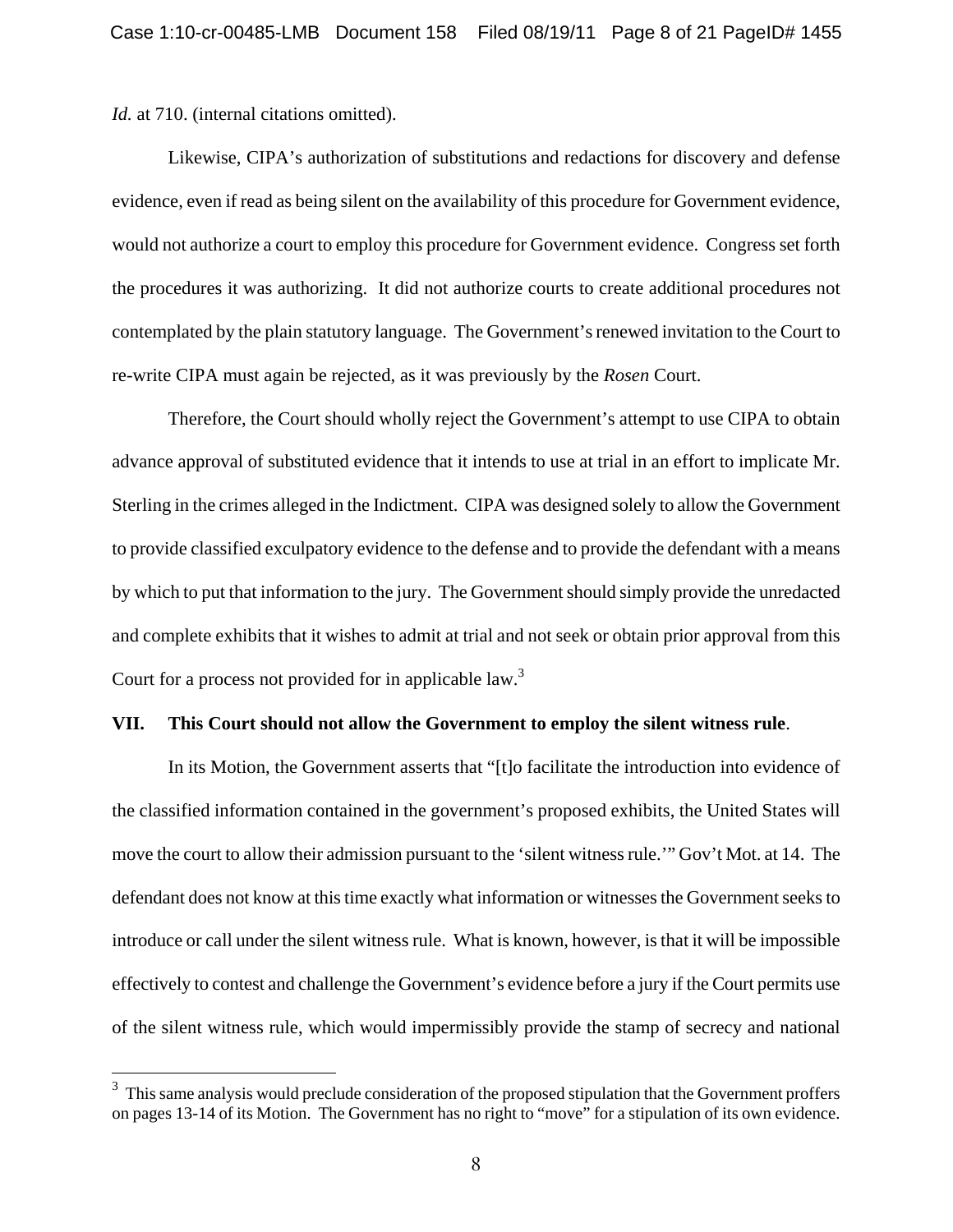security importance to information that the Government has elected to disclose in a criminal trial where those very issues are contested. The Court must decline this invitation to conduct and unfair and constitutionally impermissible trial.

The silent witness rule is an extraordinary evidentiary procedure that has rarely been utilized in cases involving classified information. Under that rule

the witness would not disclose the information from the classified document in open court. Instead, the witness would have a copy of the classified document before him. The court, counsel and the jury would also have copies of the classified document. The witness would refer to specific places in the document in response to questioning. The jury would then refer to the particular part of the document as the witness answered. By this method, the classified information would not be made public at trial but the defense would be able to present that classified information to the jury.

*United States v. Zettl*, 835 F.2d 1059, 1063 (4th Cir. 1987). Thus, pursuant to the silent witness rule, certain evidence identified by the prosecution is revealed to the judge, the jury, counsel, and witnesses, but is completely withheld from the public. A witness who refers to this evidence in answering a question posed by counsel does not specifically identify or describe it, but instead refers to it by citing the page and/or line numbers of a document, or, more commonly, by the use of some form of a code system. While the jury, counsel, and the judge have access to some key document that sets forth the meaning of the various code designations, the public does not.

In the 30 years since the Classified Information Procedures Act was enacted, the silent witness rule has been used in only a tiny fraction of cases. Use of the rule has never been approved by the Fourth Circuit; indeed, "[t]here is a paucity of reported cases on the propriety of using the silent witness rule under CIPA, as the rule has been infrequently proposed and even less frequently employed." *Rosen*, 487 F. Supp. 2d at 713. At least two courts, in the Eastern District of Virginia, have rejected use of the rule in a CIPA case, *see United States v. North*, 1988 WL 148481 (D.D.C. Dec. 12, 1988); *Rosen*, 487 F. Supp. 2d at 715-21, and the Fourth Circuit has rejected a government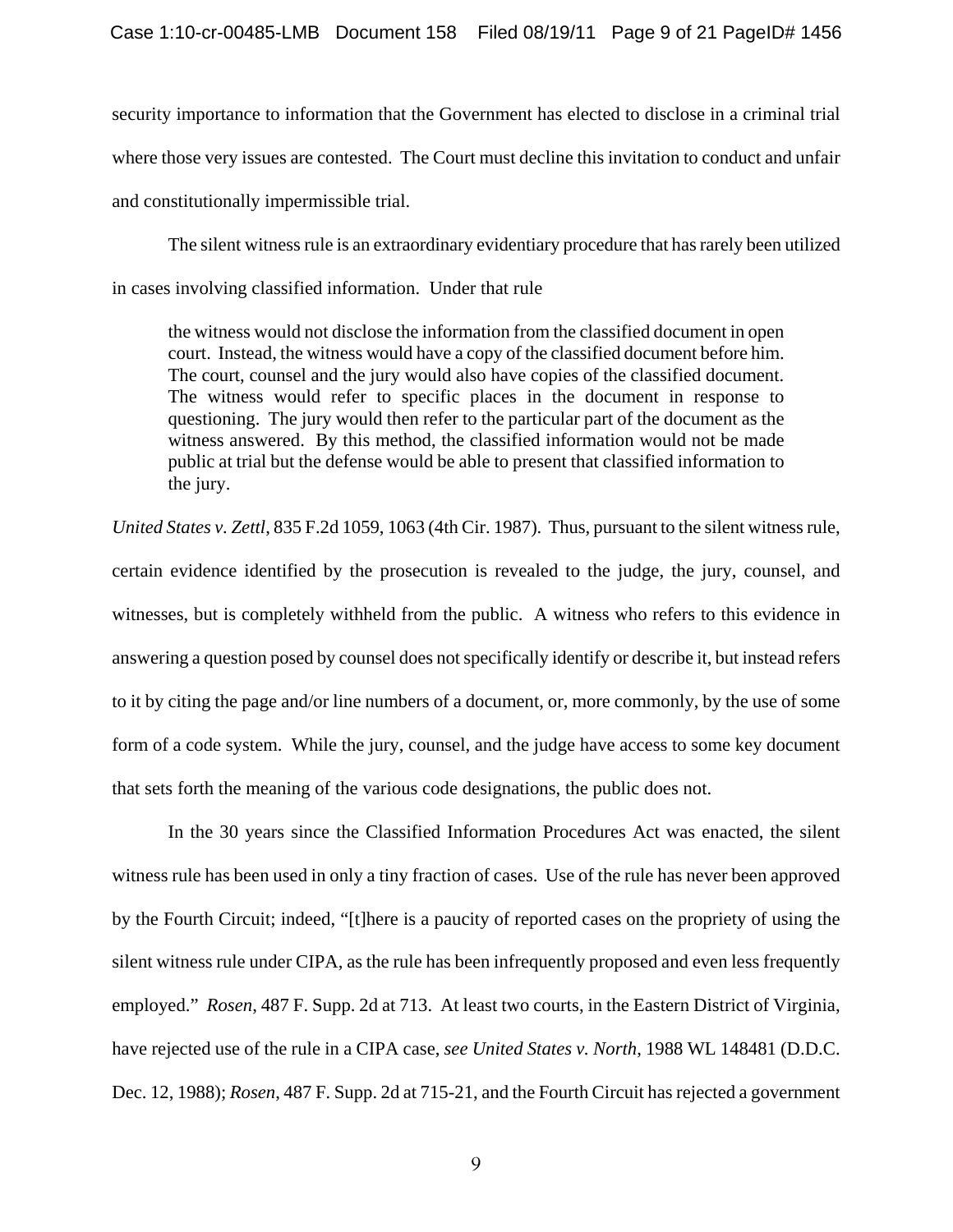proposal that was quite similar to the rule. *See United States v. Fernandez*, 913 F.2d 148, 162 (4th Cir. 1990) (rejecting a "key card proposal" similar to the silent witness rule; emphasizing that such a proposal was an "artificial means of presenting evidence" which "might confuse or distract the jury"). This Court should also refuse to allow the Government to use the silent witness rule in this case. *See North*, 1988 WL 148481 at \*3 ("[T]his technique for denying public access to the full proof in the interests of protecting national security cannot serve the requirements of this particular case which will involve thousands of pages of redacted material and numerous substitutions. Crossexamination would still be stultified and confusion would undoubtedly increase.").

In this case, the Government cannot use, and certainly has not justified the need to use, the silent witness rule, for several reasons. First, use of the rule is precluded by CIPA itself as well as by Rule 26 of the Federal Rules of Procedure. In CIPA, Congress established an intricate and comprehensive set of procedures to be utilized by courts, prosecutors, and defense counsel in cases involving classified information. As set forth above, the Government cannot add to these procedures by invoking a rule that is based in neither statutory nor constitutional law.

In addition, even assuming that the silent witness rule could be used in some cases involving classified information, an assumption with which the defense does not agree, the Government has not even attempted to justify its use in this case. Use of the silent witness rule here carries with it the very real danger of violating Jeffrey Sterling's right to a fair proceeding under CIPA itself, as well as his right to a fair trial under the Fifth and Sixth Amendments. The rule does so by causing awkwardness in the manner in which the defense will present its case; by almost certainly resulting in jury confusion; by preventing witnesses and counsel from exploring fully facts protected by the silent witness rule; and by prejudicing the defense by employing a procedure that impermissibly suggests to the jury that the information being discussed is in fact classified, that it is so sensitive that it must relate to the national defense, and that Jeffrey Sterling acted with the specific intent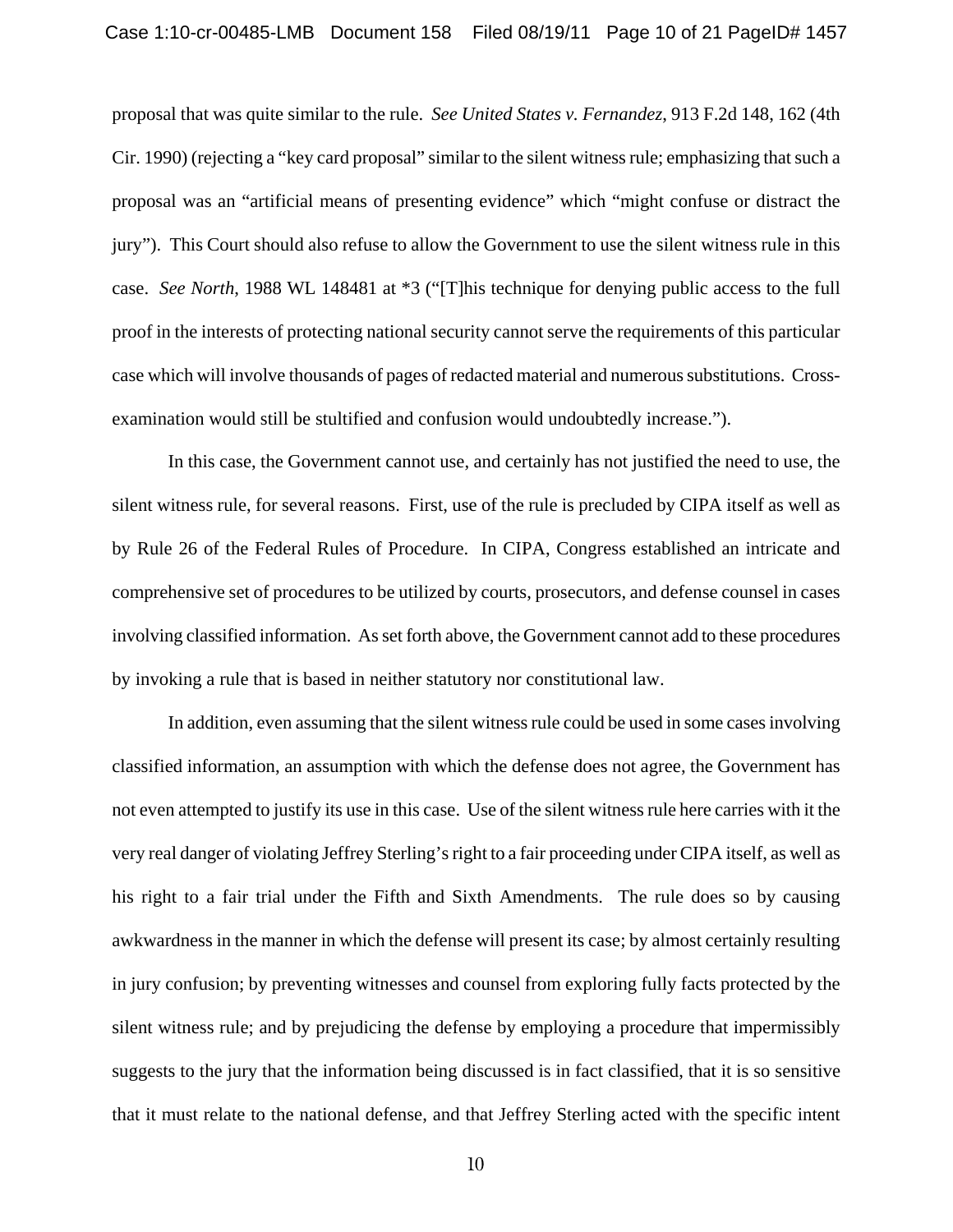required under 18 U.S.C. § 793 (d) & (e), which are all factual determinations that the jury itself must decide.

Finally, the rule violates Mr. Sterling's right to a public trial under the Sixth Amendment. Use of the silent witness rule results in a partial, but highly significant, closure of the proceedings, because it hides essential information from the public. *See Rosen*, 487 F. Supp. 2d at 710-21 (use of the silent witness in case involving classified information did not satisfy fairness requirements of CIPA and violated defendant's right to a public trial); *United States v. Rosen*, 520 F. Supp. 2d 786, 798 (E.D. Va. 2007) ("[I]t is appropriate to reject any use of the [silent witness rule] that is unfair to defendants.").

### **VIII. Use of the silent witness rule is barred by CIPA and Rule 26 of the Federal Rules of Criminal Procedure.**

 The silent witness rule cannot apply to cases that involve classified material under CIPA. Through its exhaustive procedures, CIPA provides the exclusive means for dealing with classified information in criminal trials. This is reflected not only by the plain meaning of CIPA's text (and its title: the "Classified Information Procedures Act"), but also by the statute's structure.

In enacting CIPA, Congress put in place a procedural structure that, as set forth above, cannot be amended by the prosecution. Under CIPA, § 5(a), defense counsel in a criminal case must provide notice to the government of any classified information they reasonably expect to disclose or to cause the disclosure of "in any manner" at trial or any pretrial proceeding. This notice requirement applies even to classified information that may be revealed by a defendant's own testimony, as well as classified information that defense counsel expect to elicit from prosecution witnesses on cross-examination, or defense witnesses during direct examination, and classified information that may be revealed by counsel's very questions to those witnesses.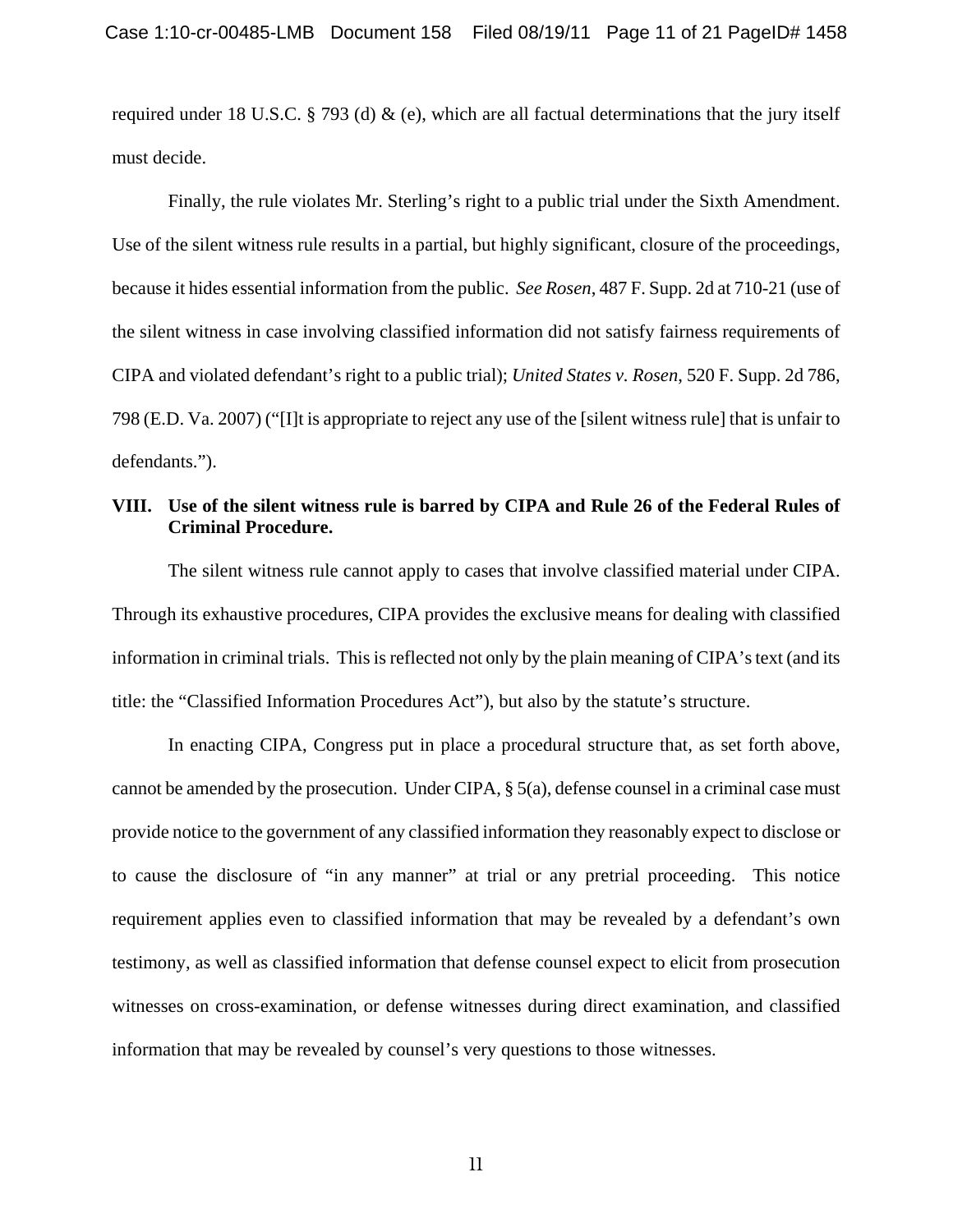Under CIPA § 6(a), the Government may request that the Court conduct a hearing to make all determinations concerning the use, relevance, or admissibility of such information. If the Court subsequently authorizes the disclosure of specific classified information under the procedures established by CIPA, the Government may, under  $\S$  6(c)(1), move that, in lieu of the disclosure of such classified information, the Court may order "(A) the substitution for such classified information of a statement admitting relevant facts that the specified classified information would tend to prove; or (B) the substitution for such classified information of a summary of the specific classified information." CIPA § 6(c)(1).The Court shall grant the Government's motion only if it finds "that the statement or summary will provide the defendant with substantially the same ability to make his defense as would disclosure of the specified classified information." *Id*.; *see also Fernandez*, 913 F. 2d at 151 (describing CIPA procedures).

Thus, the plain meaning of CIPA's text makes clear that the statute was designed to be the sole procedure governing the use of classified information in a criminal case, and fully addresses the exact problem that use of the silent witness rule is supposedly designed to alleviate, the disclosure of classified information during the questioning and cross-examination of witnesses in a criminal trial.4 *See United States v. Libby*, 467 F. Supp. 2d 20, 24 (D.D.C. 2006) ("The CIPA establishes the procedures for providing pretrial notification of a defendant's intent to use classified information at his trial and the process for determining exactly what information the defendant will be permitted to introduce as evidence. It was enacted to permit the government to ascertain the potential damage to national security of proceeding with a given prosecution before trial.") (citation and quotation

 $\overline{a}$ 

 $4$  This reading of the plain meaning of CIPA is further affirmed by a well-understood and fundamental canon of statutory construction: *expressio unius est exclusio alterius*, reflecting the notion that a statute's "expression of one thing is the exclusion of another." *Providence Square Associates, L.L.C. v. G.D.F., Inc.*, 211 F.3d 846, 852 (4th Cir. 2000). Under this interpretive canon, the fact that CIPA establishes a specific and limited set of procedures for the handling of classified information in criminal cases necessarily precludes the use of any other type of procedure, including the silent witness rule.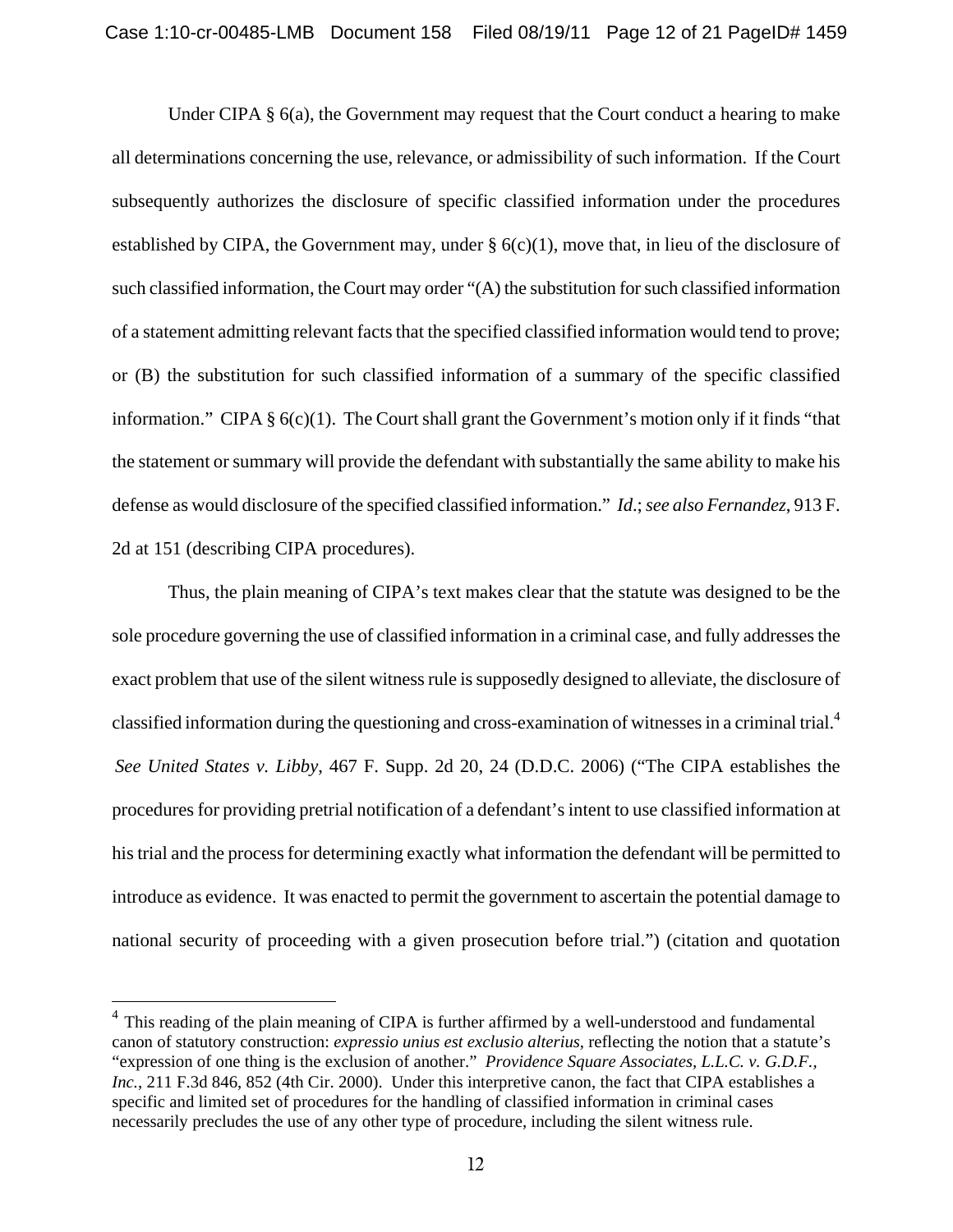omitted). If the Government is concerned that the examination of witnesses by the defense will expose classified information to the public, CIPA requires that it provide a suitable substitution for such classified information, either by a statement admitting relevant facts that the specified classified information would tend to prove, or by a summary of such information. It does not authorize use of the silent witness rule.

For these reasons, it is CIPA this Court should look to resolve issues relating to classified information, not an extraneous mechanism such as the silent witness rule. The court should not judicially amend CIPA by allowing the Government to invoke the silent witness rule, when CIPA already provides adequate and just procedures enacted by Congress.

In addition, use of the silent witness rule is barred by Rule 26 of the Federal Rules of Criminal Procedure. Rule 26 states that "[i]n every trial the testimony of witnesses must be taken in open court, unless otherwise provided by a statute or by rules adopted under 28 U.S.C. §§ 2072- 2077." The silent witness rule is not based on any statute or any properly codified rule, and its use is therefore precluded by Rule 26.

# **IX. Even assuming for argument's sake that the silent witness rule were not barred by CIPA, its use would violate Mr. Sterling's right to a fair trial under CIPA and the Fifth and Sixth Amendments.**

It is a fundamental guarantee of the Sixth Amendment to the United States Constitution that a criminal defendant has the right to present a defense to the charges he is facing. *See Taylor v. Illinois*, 484 U.S. 400, 409 (1988). This fundamental right includes "the right to present the defendant's version of the facts . . . to the jury so it may decide where the truth lies." *Washington v. Texas*, 388 U.S. 14, 19 (1967). In addition, a defendant has a right to a fair trial under the Due Process Clause of the Fifth Amendment. *See In re Murchison*, 349 U.S. 133, 136 (1955) ("A fair trial in a fair tribunal is a basic requirement of due process.") Finally, fairness is guaranteed by CIPA itself. *See United States v. Moussaoui*, 591 F.3d 263, 281 (4th Cir. 2010) ("CIPA provides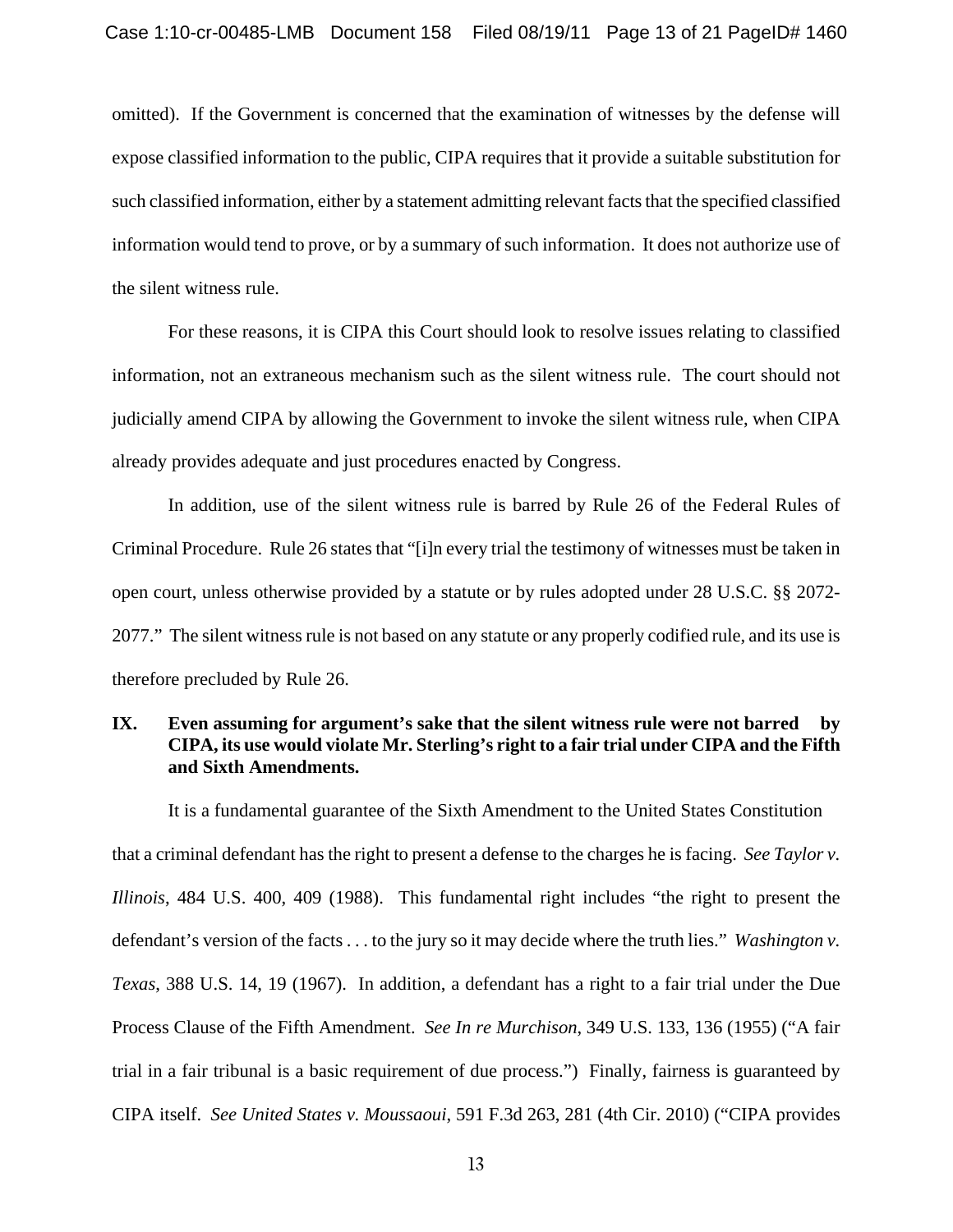procedures for protecting classified information without running afoul of a defendant's right to a fair trial.") (footnote omitted).

 Even assuming for argument's sake that CIPA allowed for the use of the silent witness rule under certain circumstances, the rule does not meet CIPA's requirement of fairness in this case. Nor is it consistent with Mr. Sterling's constitutional rights to a fair trial.<sup>5</sup> To prove that use of the silent witness rule does not result in an unfair trial, the Government must show that the rule does not impede the defendant from fairly presenting evidence, or intrude on the defense's cross-examination of witnesses and argument to the jury about the facts protected by the rule; that an ordinary juror will be able to follow the evidence and argument despite the use of the silent witness rule; and that prejudice from the rule's use is curable by an instruction or otherwise. *See Rosen*, 520 F. Supp. 2d at 799.

The Government in this case has not yet attempted to satisfy these criteria, nor can it. Use of the silent witness rule in this case would seriously prejudice Mr. Sterling and totally eviscerate his right to a fair trial. Application of the rule would result in: (a) an awkwardness in presenting the defense's case and the jury confusion that would almost certainly result; (b) the witnesses' and counsel's inability to explore fully (and counsel's inability to adequately argue to the jury) facts protected by the silent witness rule; and (c) prejudice the defense by employing a procedure that suggests to the jury that the information being discussed, and Mr. Sterling's specific intent in allegedly disclosing or retaining any information relating to this program, are sufficient to justify his

 $\overline{a}$ 

<sup>5</sup>*See also United States v. Poindexter*, 698 F. Supp. 316, 320 (D. D.C. 1988) ("Fortunately, Congress was alert to the fact that special cases might create special problems. It made clear that in any case involving classified information the defendant should not stand in a worse position because of such information than he would have if there were no such statutory procedures."); *United States v. Dumeisi*, 424 F.3d 566, 578 (7th Cir. 2005) (CIPA's fundamental purpose "is to protect and restrict discovery of classified information in a way that does not impair defendant's right to a fair trial;" in this regard, "[i]t is essentially a procedural tool").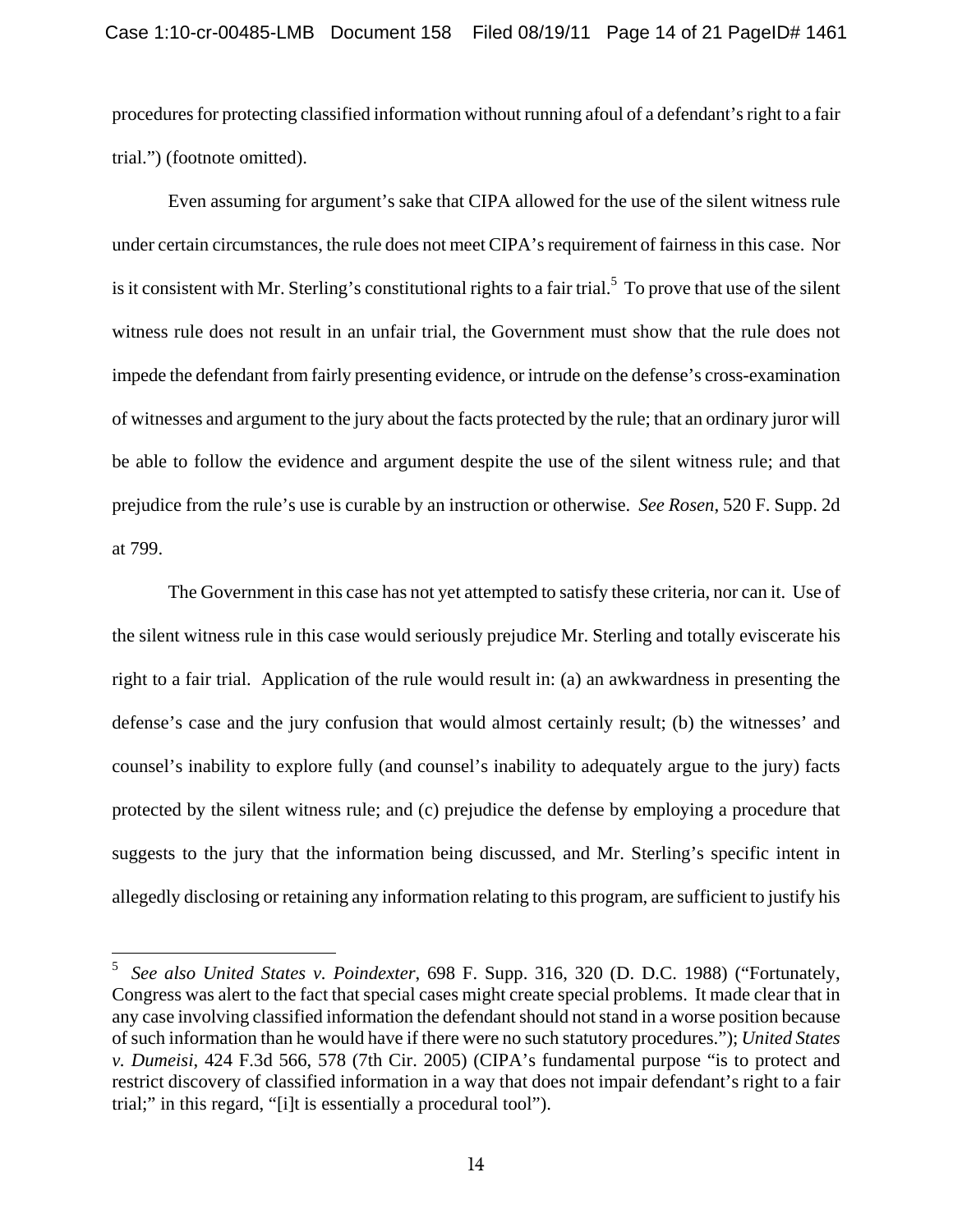conviction under § 793(e), which, of course, are the central questions that the jury itself must decide in this case. *See Rosen*, 487 F. Supp. 2d at 711-15.

Without knowing what information is at issue, the prejudice to the defense can only be addressed hypothetically. Needless to say, requiring counsel to talking in code, nod, wink or blithely point to paragraphs and line numbers simply cannot replace effective cross-examination. And this process would unfairly suggest to the jury that the documents are so secret that counsel cannot talk about them, when their alleged status as national security information is one of the very issues of fact the jury needs to decide. The myriad reasons why using the silent witness rule would be unworkable in this case are too numerous to count and too difficult to predict. But, what is certain is that employing the silent witness rule in this case would be prejudicial and unfair to Mr. Sterling.

Specifically, the silent witness rule would be particularly prejudicial to Mr. Sterling, because, along with the other elements of an offense under 18 U.S.C. §§ 793 (d) & (e), the Government must show that the information and documents he allegedly retained did in fact "relat[e] to the national defense," *i.e.*, the information would potentially damage the national defense if disclosed. The Government also must establish that the information was closely held by the United States to prove it related to the national defense. The Government must prove both of these facts beyond a reasonable doubt to obtain a valid conviction under 18 U.S.C. §§ 793 (d) & (e). *See United States v. Morison*, 844 F.2d 1057, 1071-72 (4<sup>th</sup> Cir. 1988).

In cases such as this one, where there is a real question as to whether the information at issue was closely held or related to the national defense under 18 U.S.C. 793 §§ (d) & (e), the silent witness rule neither meets CIPA's requirement of fairness, nor is consistent with Mr. Sterling's constitutional right to a fair trial. *See Rosen*, 487 F. Supp. 2d at 710-11 ("Where, as here, a central issue in the case is whether the government's alleged [national defense information] is indeed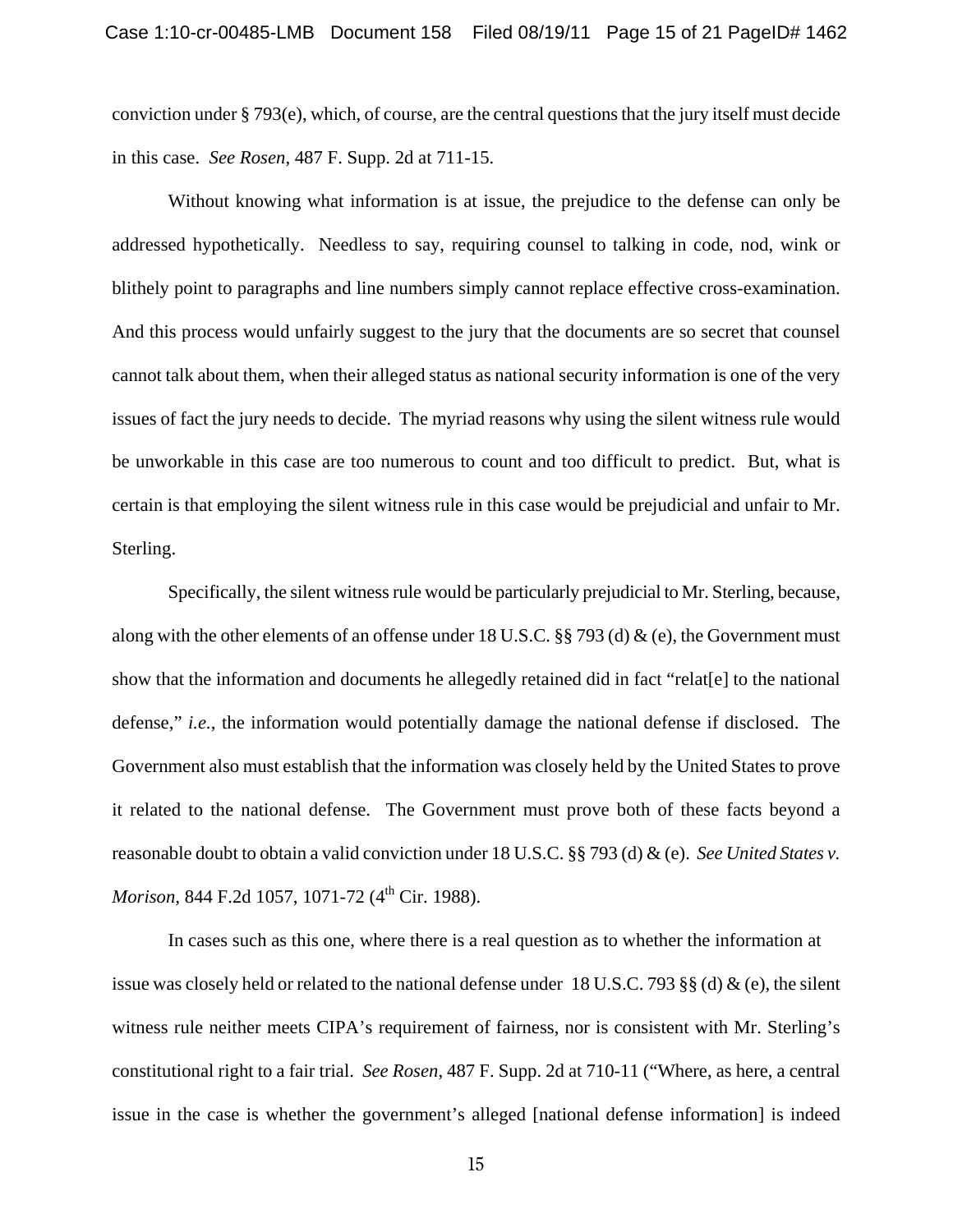genuinely [such information] . . . it cannot be said that the procedure affords defendants 'substantially the same ability to make [their] defense as would disclosure of the specific classified information.' CIPA § 6(c)."); *see also id*. at 720 (silent witness rule "is not a 'substitution' authorized by CIPA, and even if it were, it would not afford defendants substantially the same opportunity to present their defense as the specified classified information").

"Plainly, [he] would be significantly hobbled in doing so by use of [the silent witness rule], inasmuch as the specific information could not be used in open court." *Id*. "The silent comparison of paragraphs or sentences, even where supplemented by codes, would effectively preclude defense counsel from driving home important points to the jury." *Id*. For these reasons, the silent witness rule "essentially robs [Mr. Sterling] of the chance to make vivid and drive home to the jury [his] view that the alleged [national defense information] is no such thing. . . ." *Id*. Such impaired crossexamination could very well also rise to the level of a violation of the Confrontation Clause. *See id*. at n.13. Add the Government's claim that certain information that was allegedly disclosed was false and misleading to the similarities between the analysis in this case and the *Rosen* case. Does the Government propose to discuss false information to the jury under the silent witness rule or will it signal to the jury what it believes to be true by invoking the silent witness rule to drive home key points? Surely such a procedure would violate Mr. Sterling's right and give the CIA, through its decisions whether or not to declassify documents, the right to decide how and when evidence is presented in this case.

Accordingly, application of the silent witness rule to allegedly classified information in this case would make it virtually impossible for Mr. Sterling to conduct effective cross-examination as to the question of whether the alleged national defense information was be damaging to national security. *See id*. at 712 (it is "simply not plausible" to argue that defense counsel could effectively cross-examine witnesses about whether information is potentially damaging to national security via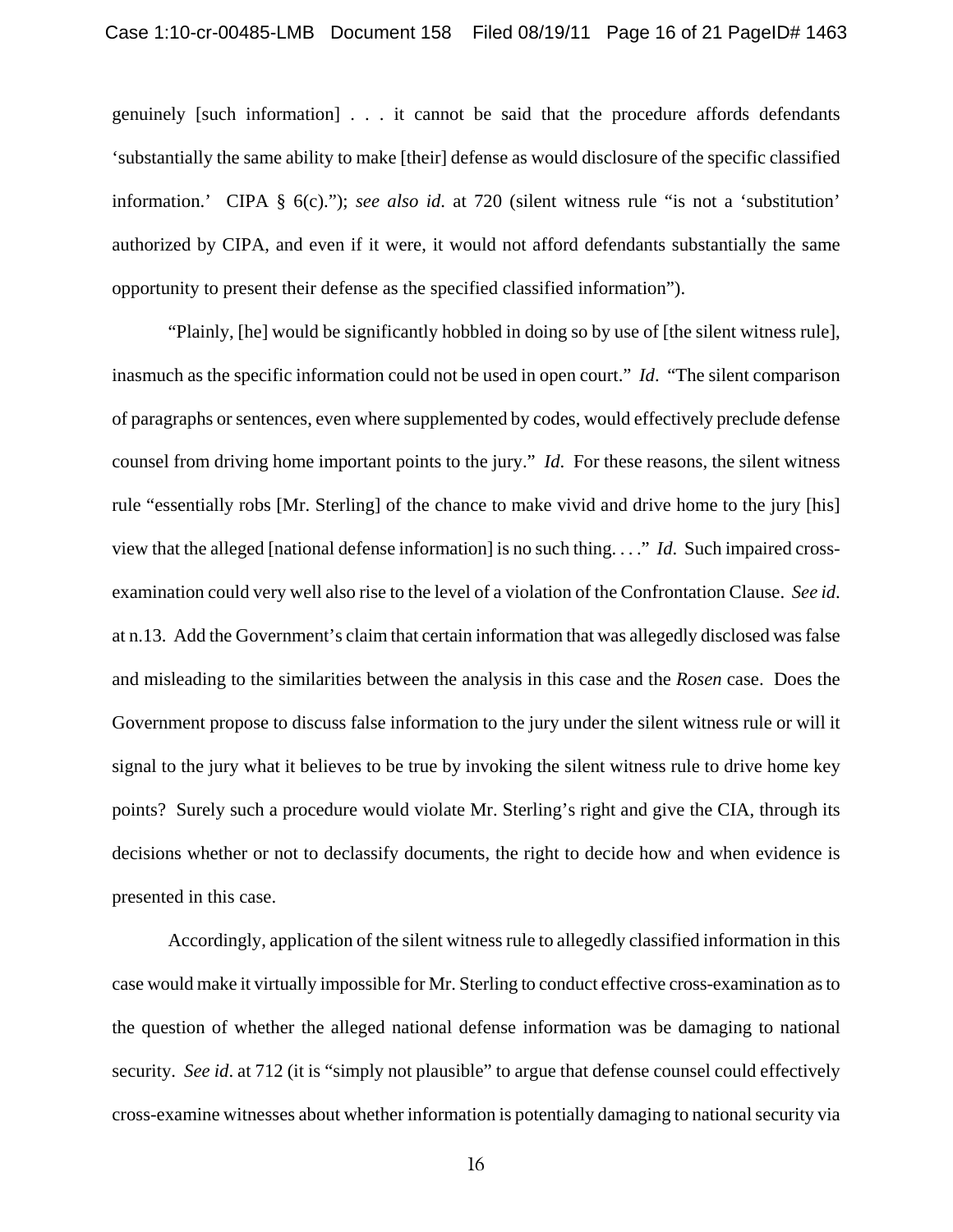use of a virtually incomprehensible system of code; defense counsel's closing jury arguments would also be similarly limited and adversely affected) (footnotes omitted). *See also Rosen*, 520 F. Supp. 2d at 798 ("[I]t is appropriate to reject any use of the [silent witness rule] that is unfair to defendants. This is so for several reasons. . . ."); *North*, 1988 WL 148481, at \*3 (rejecting use of silent witness rule because under the rule cross-examination would "be stultified and confusion would undoubtedly increase").

For all these reasons, use of the silent witness rule would violate Mr. Sterling's constitutional and statutory right to a fair trial.

### **X. Use of the silent witness rule in this case would violate Mr. Sterling's constitutional right to a public trial.**

Once again assuming for argument's sake that the silent witness rule may be utilized in at least some criminal cases involving classified information, the Government must meet a very high standard before it can invoke the rule, because the rule seriously endangers Mr. Sterling's right to a "public trial" under the Sixth Amendment. The silent witness rule prevents the public from seeing and hearing the complete body of evidence in the case, and thus effectively results in at least a partial, but constitutionally significant, closure of the trial. *See Rosen*, 487 F. Supp. 2d at 715 n.20 (noting that "the government sensibly appears to have abandoned its original position that the proposed use of the silent witness rule . . . does not close the trial" because such an argument would lead to an "absurd result"). Accordingly, to justify use of the rule, the Government must meet the standards set forth in *Press-Enterprise Co. v. Superior Court of California*, 464 U.S. 501 (1984), which establishes the criteria that must be met before a trial may be closed to the public. *See also Waller v. Georgia*, 467 U.S. 39, 48 (1984) (applying *Press-Enterprise* in cases where the right to a public trial is asserted by a defendant).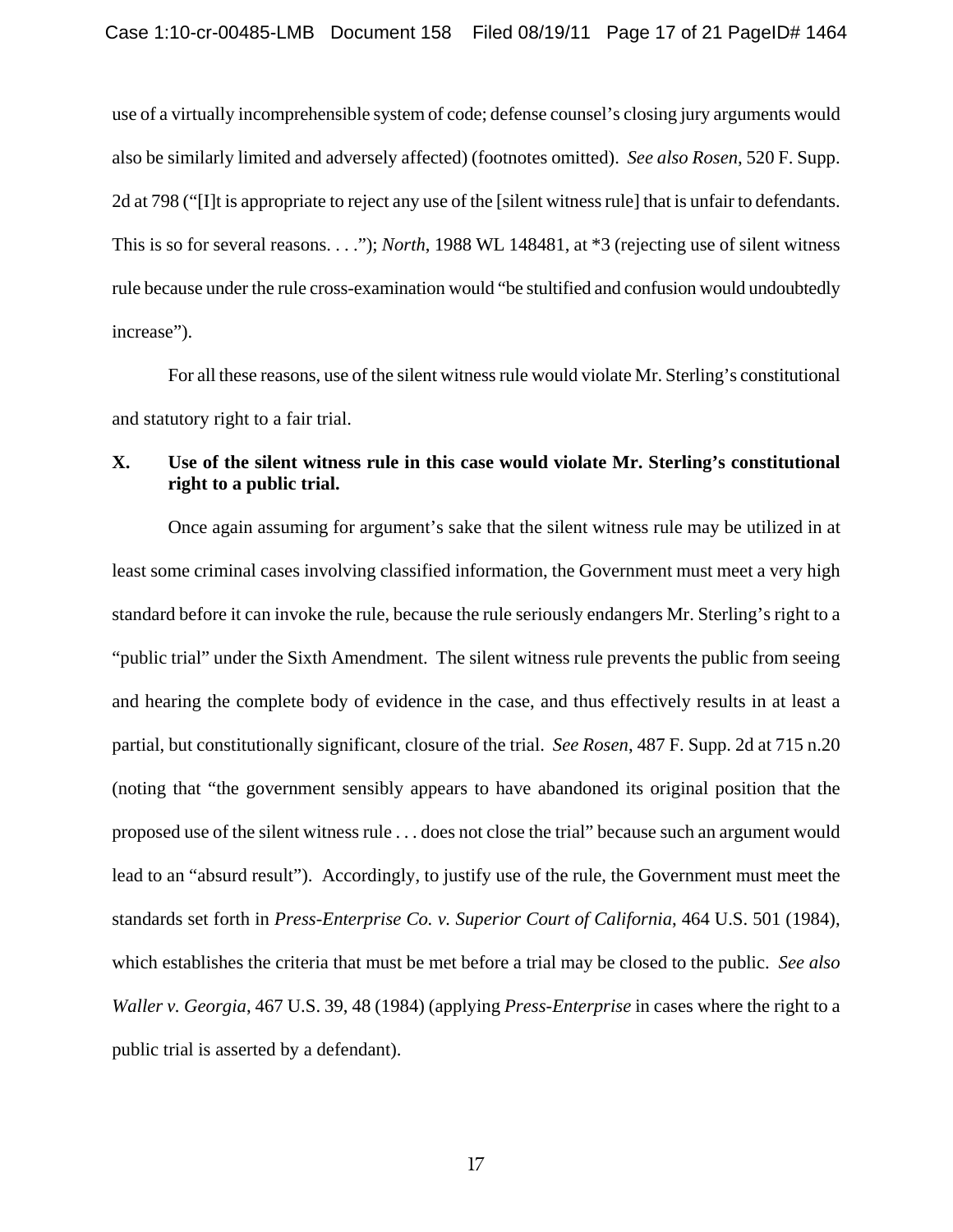Under *Press-Enterprise* and *Waller*, a party seeking to close a trial must advance an overriding interest that is likely to be otherwise prejudiced, and demonstrate that closure is no broader than necessary to protect that interest. In addition, the trial court must consider reasonable alternatives to closing the proceeding, and must make findings adequate to support closure. *See Waller*, 467 U.S. at 48; *see also Bell v. Jarvis*, 236 F.3d 149, 166 (4<sup>th</sup> Cir. 2000) (same). In cases involving classified information, the prosecution must show, at the very least, why substitutions under CIPA are not sufficient to meet the Government's needs. *See Rosen*, 487 F. Supp. 2d at 716 (applying *Press-Enterprise* test to determine whether use of silent witness rule in CIPA case violated defendant's right to public trial). In this regard, the Government's justification in denying the public access to evidence at trial "must be a weighty one." *Press-Enterprise*, 464 U.S. at 509-10. There is a strong presumption in favor of allowing the public to view and consider all the evidence presented by both parties in a criminal case, because "[o]penness . . . enhances both the basic fairness of the criminal trial and the appearance of fairness so essential to public confidence in the system." *Press-Enterprise*, 464 U.S. at 508.

The silent witness rule "is a highly artificial means of presenting evidence that could, in many circumstances, inhibit the ability of witnesses and counsel to communicate with the jury, to the detriment of defendants' ability to present their defense fairly." *Rosen*, 520 F. Supp. 2d at 798 (quotation omitted). The Fourth Circuit has recognized as much. *See Fernandez*, 913 F.2d at 162 ("key card proposal" that was very similar to silent witness rule "is an artificial means of presenting evidence" that "might confuse or distract the jury"). For all the reasons discussed above, this Court should rule that the silent witness may not be utilized by the Government in this case.

#### **XI. The Government's request for special security measures must be denied.**

In its Motion, the Government requests that "in light of national security, counter-intelligence, and personal safety concerns, the government asks that some of those witnesses be referred to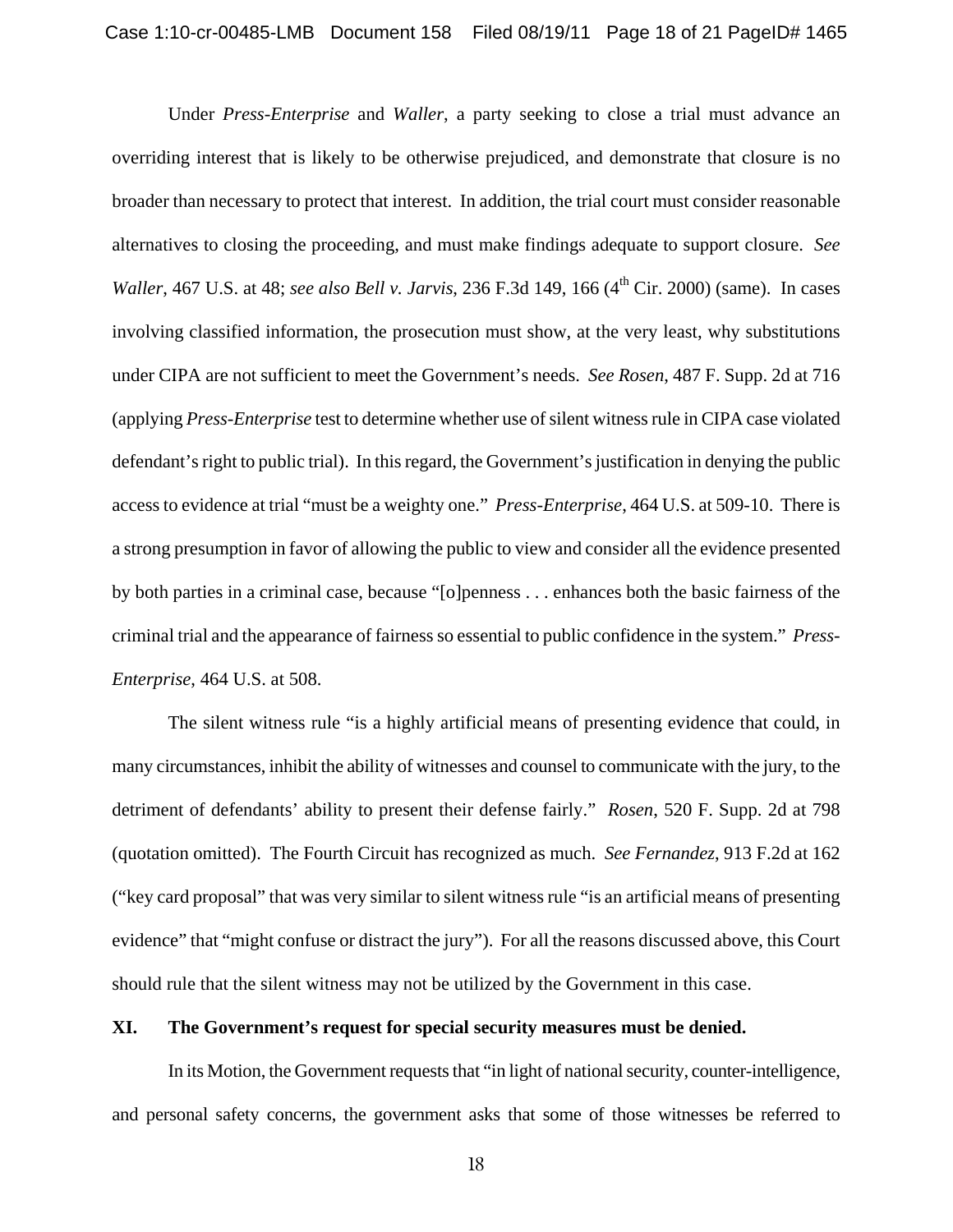throughout public proceedings by the initial of their true last name (e.g. Mr. D. John Doe), and that a screen be used to prevent the identities of several of those current or former officers from being revealed to the public...The government also anticipates making this request for any CIA human assets, including but not limited to Human Asset No. 1, who may appear at trial.") Gov't Mot. at 15.

For many of the same reasons that the Court should refuse to allow the Government to stipulate to or substitute for its own evidence, the Court should deny these requests for special security measures in their entirety. The Department of Justice, surely after consultations with the CIA, approved this prosecution. In doing so, it should have expected an open and public trial that featured all of the Constitutional protections afforded a defendant in the United States. In the ten years since Mr. Sterling left the CIA, none of these constitutional provisions have been eroded and no Court has recognized a "national security" exception to the rights of a criminal defendant. This Court should decline the invitation as well.

The defense has detailed above many of the specific instances of prejudice that will arise from the use of the silent witness rule. These same arguments apply to this request as well but are heightened. The jury will surely take the clue that any evidence that must be discussed in code or from behind a screen or a by a witness who cannot be identified or named, is national security information that was closely held by the United States when that is one of the ultimate issues to be resolved by the jury. While this may not be the primary purpose for this request, this is the inevitable result of the procedure requested and is entirely unfair to Mr. Sterling and his counsel. In addition to his public trial and confrontation rights being violated, Mr. Sterling has been unable to investigate who Mr. D. and the various other anonymous witnesses may be, whether they are fact or expert witnesses or both. It would only serve to compound this problem to then allow these witnesses to testify in this fashion. As such, the request for special security measures should be denied.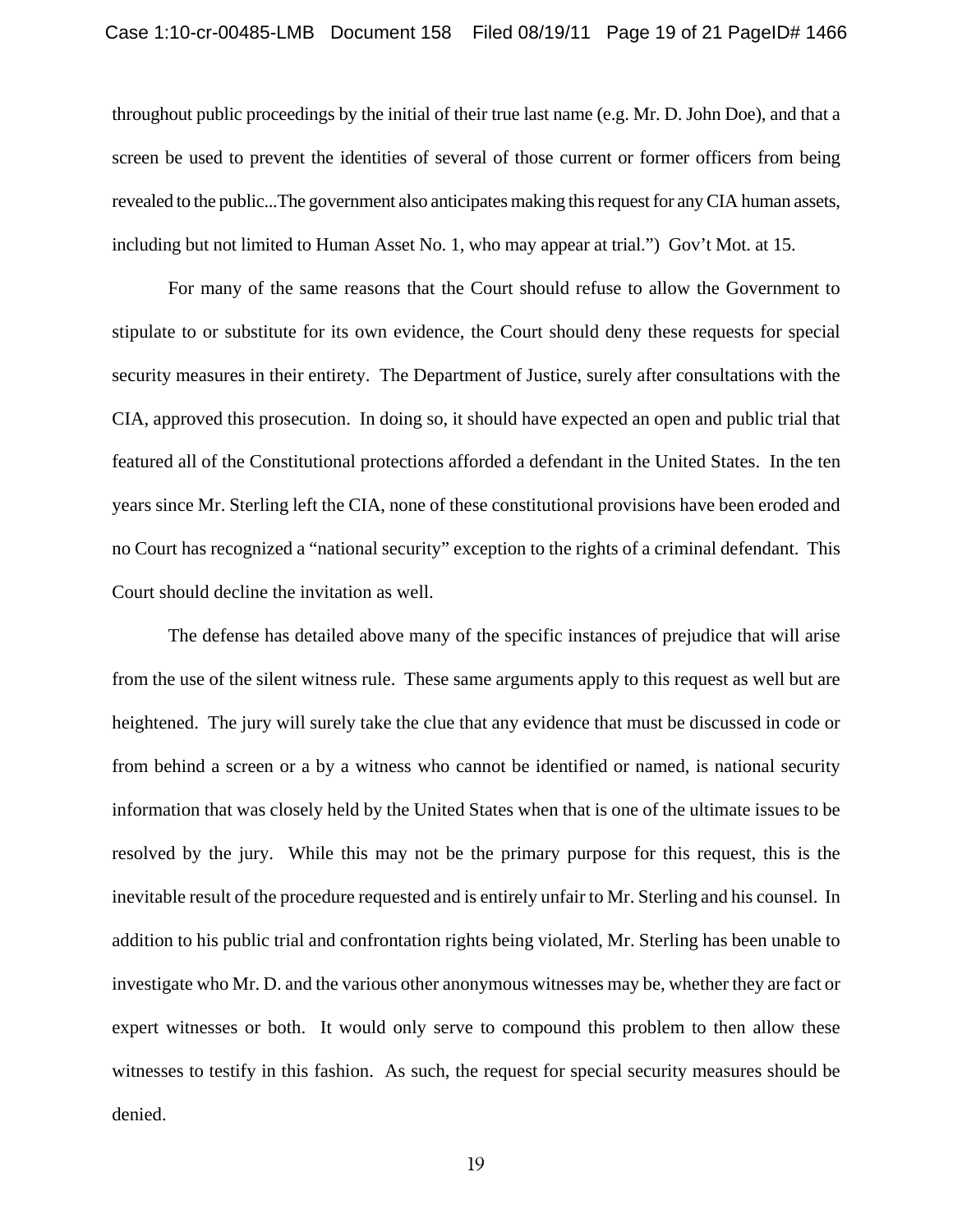### **CONCLUSION**

 For these reasons and any others that may develop at a hearing on this motion, Jeffrey Sterling requests that the Court issue an order denying the Government's Motion for An *In Camera* Hearing and Motion for Order Pursuant to Sections 6 and 8 of the Classified Information Procedures Act to the extent the motion seeks to use the silent witness rule and is otherwise inconsistent with CIPA. In addition, the request for special security measures should also be denied.

Dated: August 19, 2011 Respectfully submitted, JEFFREY A. STERLING

By:  $/s/$ 

 Edward B. MacMahon, Jr. (VSB # 25432) Law Office of Edward B. MacMahon, Jr. 107 East Washington Street P.O. Box 25 Middleburg, VA 20118 (540) 687-3902 (540) 687-6366 (facsimile) ebmjr@verizon.net

/s/

 Barry J. Pollack (admitted *pro hac vice*) Miller & Chevalier Chartered 655 Fifteenth St. N.W. Suite 900 Washington, D.C. 20005 (202) 626-5830 (202) 626-5801 (facsimile) bpollack@milchev.com

 *Counsel for Jeffrey A. Sterling*